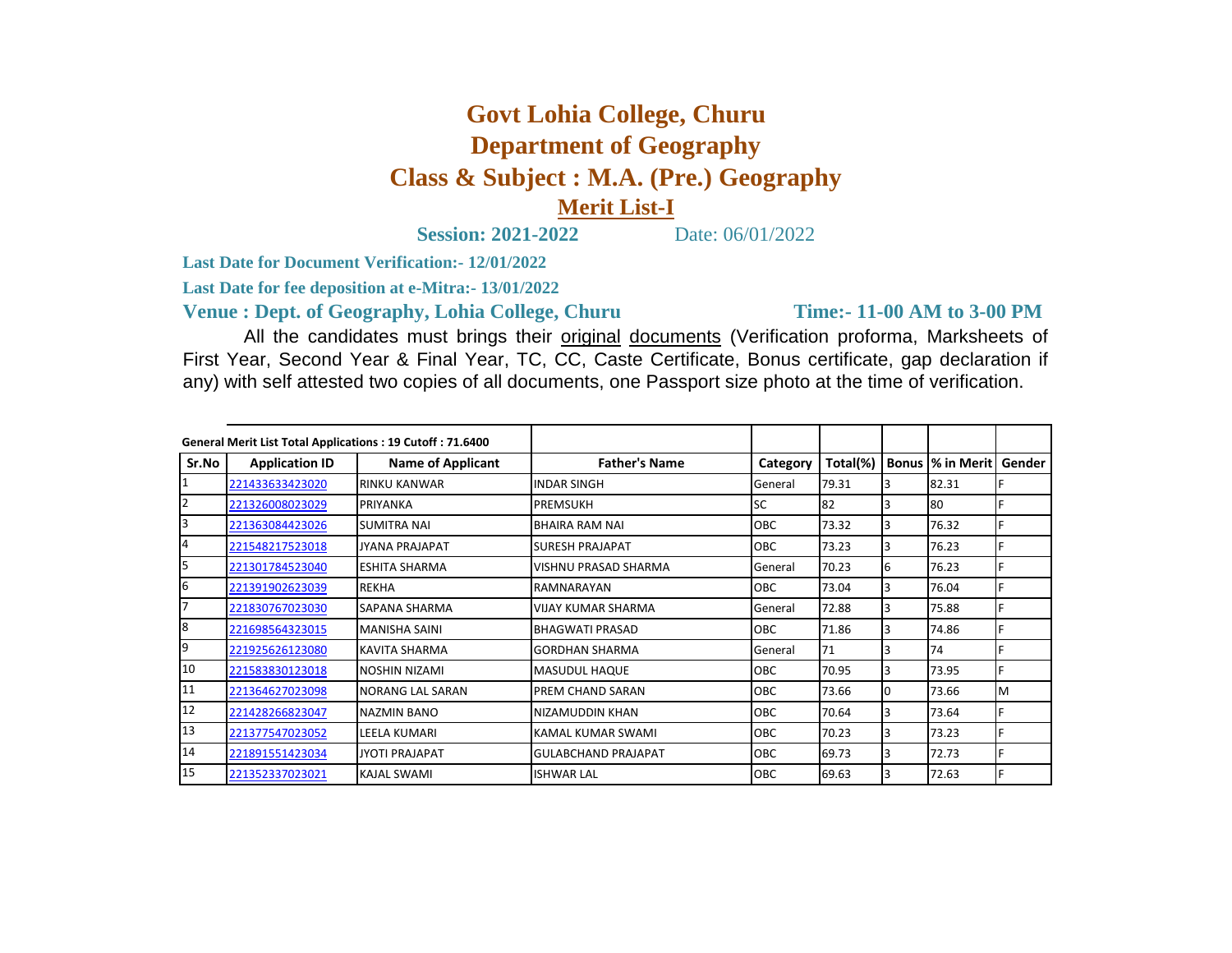| 16                                                             | 221263449823048                                      | <b>SAJJAN SINGH SHEKHAWAT</b>                         | <b>GIRDHARI SINGH SHEKHAWAT</b> | General   | 67.45 | $\overline{5}$ | 72.45 | M  |  |  |
|----------------------------------------------------------------|------------------------------------------------------|-------------------------------------------------------|---------------------------------|-----------|-------|----------------|-------|----|--|--|
| 17                                                             | 221867931323020                                      | <b>KAVITA PRAJAPAT</b>                                | PRAHLAD RAM PRAJAPAT            | OBC       | 68.86 | 3              | 71.86 | F  |  |  |
| 18                                                             | 221404949323044                                      | <b>SUSHILA KUMARI</b>                                 | <b>SAJJAN SINGH</b>             | General   | 68.67 | $\overline{3}$ | 71.67 | F  |  |  |
| 19                                                             | 221270811723060                                      | <b>SUNNY BHARGAV</b>                                  | MANISH KUMAR BHARGAV            | ОВС       | 68.64 | $\overline{3}$ | 71.64 | M  |  |  |
| OBC Merit List Total Applications : 10 Cutoff : 69.2300        |                                                      |                                                       |                                 |           |       |                |       |    |  |  |
| $\mathbf{1}$                                                   | 221799252523090                                      | <b>RAMESH DHETARWAL</b>                               | RAM PRATAP DHETARWAL            | OBC       | 71.61 | 5              | 71.61 | M  |  |  |
| $\overline{2}$                                                 | 221991669223045                                      | <b>MAMTA RUHELA</b>                                   | <b>HARLAL SINGH</b>             | OBC       | 68.36 | $\overline{3}$ | 71.36 | F  |  |  |
| З                                                              | 222765341023015                                      | <b>MAHIMA CHAUDHAR</b>                                | OM PRAKASH SINWAN               | OBC       | 68.04 | $\overline{3}$ | 71.04 | E  |  |  |
| $\overline{\mathbf{r}}$                                        | 221732518023090                                      | SAROJ                                                 | JAISINGH                        | OBC       | 65.95 | 5              | 70.95 | F  |  |  |
| 5                                                              | 221384018523092                                      | <b>MANORMA</b>                                        | <b>DHARMPAL DHUWAN</b>          | OBC       | 67.54 | 3              | 70.54 |    |  |  |
| 6                                                              | 221630258923098                                      | <b>ANKITA</b>                                         | <b>SURJEET</b>                  | OBC       | 66.95 | $\overline{3}$ | 69.95 | F  |  |  |
| $\overline{7}$                                                 | 221932522623076                                      | <b>MS AMREEN KHAN</b>                                 | <b>MOHAMMED HUSSAIN</b>         | OBC       | 66.91 | $\overline{3}$ | 69.91 |    |  |  |
| $\bf 8$                                                        | 221744235023062                                      | <b>KUMARI SUDESH</b>                                  | VIJAY KUMAR                     | OBC       | 63.46 | 6              | 69.46 | F  |  |  |
| 9                                                              | 221460436823072                                      | <b>BHAGAWATI POONIA</b>                               | RAM KUMAR POONIA                | OBC       | 66.42 | $\overline{3}$ | 69.42 | F  |  |  |
| 10                                                             | 221144325123082                                      | <b>CHANCHAL SAIN</b>                                  | <b>PREM KUMAR</b>               | OBC       | 66.23 | $\overline{3}$ | 69.23 | F  |  |  |
| Divyang Ortho Merit List Total Applications: 1 Cutoff: 52.2100 |                                                      |                                                       |                                 |           |       |                |       |    |  |  |
|                                                                |                                                      |                                                       |                                 |           |       |                |       |    |  |  |
| $\overline{1}$                                                 |                                                      |                                                       |                                 |           |       |                |       |    |  |  |
|                                                                |                                                      | 221910170523036 TARACHAND MOTHSARA                    | <b>JETHA RAM</b>                | OBC       | 52.21 | 0              | 52.21 | ΙM |  |  |
|                                                                | EWS Merit List Total Applications: 6 Cutoff: 65.0000 |                                                       |                                 |           |       |                |       |    |  |  |
| $\mathbf{1}$                                                   | 222573103323095                                      | <b>MONIKA PAREEK</b>                                  | <b>SHREE KUMAR PAREEK</b>       | General   | 66.75 | 3              | 69.75 | F  |  |  |
| $\overline{2}$                                                 | 221698518523032                                      | POONAM GAUR                                           | <b>SUKHARAM SHARMA</b>          | General   | 65.82 | 3              | 68.82 | F  |  |  |
| $\overline{3}$                                                 | 221203994523044                                      | POONAM KUMARI SHARMA                                  | KAMAL KUMAR SHARMA              | General   | 65    | $\overline{3}$ | 68    |    |  |  |
| $\overline{\mathbf{4}}$                                        | 221172547323010                                      | <b>SUNITA SHARMA</b>                                  | <b>JEETMAL SHARMA</b>           | General   | 63.95 | $\overline{3}$ | 66.95 | F  |  |  |
| 5                                                              | 221597941723084                                      | POONAM KANWAR                                         | <b>MAHENDRA SINGH</b>           | General   | 62.09 | 3              | 65.09 | F  |  |  |
| 6                                                              | 221963931623056                                      | <b>MONIKA SHARMA</b>                                  | <b>GOVIND PRASAD SHARMA</b>     | General   | 62    | 3              | 65    | F  |  |  |
|                                                                |                                                      | SC Merit List Total Applications : 9 Cutoff : 65.2500 |                                 |           |       |                |       |    |  |  |
| $\mathbf{1}$                                                   | 221878889023066                                      | <b>MS MNU INDLIYA</b>                                 | <b>RAM KUMAR MEGHWAL</b>        | <b>SC</b> | 71.45 | $\Omega$       | 71.45 | F  |  |  |
| $\overline{2}$                                                 | 221739772223050                                      | POONAM MAHICH                                         | PHULCHAND MAHICH                | <b>SC</b> | 67.68 | $\overline{3}$ | 70.68 | Þ  |  |  |
| $\overline{\mathbf{3}}$                                        | 221983176823064                                      | LALITA BAROR                                          | SULTANA RAM                     | <b>SC</b> | 67.45 | 3              | 70.45 | F  |  |  |
| $\overline{4}$                                                 | 221628550023088                                      | <b>MAYA</b>                                           | <b>SHISHRAM</b>                 | <b>SC</b> | 66.45 | $\overline{3}$ | 69.45 | E  |  |  |
| 5                                                              | 221310865823078                                      | <b>KAVITA</b>                                         | PHOOL CHAND                     | <b>SC</b> | 65.45 | 3              | 68.45 | F  |  |  |
| 6                                                              | 221942716523066                                      | ANITA KUMARI                                          | <b>MAHAVEER PRASAD</b>          | <b>SC</b> | 63.5  | 3              | 66.5  |    |  |  |
| $\overline{7}$                                                 | 221993392023039                                      | <b>MAMTA NAYAK</b>                                    | <b>MEWA SINGH</b>               | <b>SC</b> | 63.25 | 3              | 66.25 | F  |  |  |